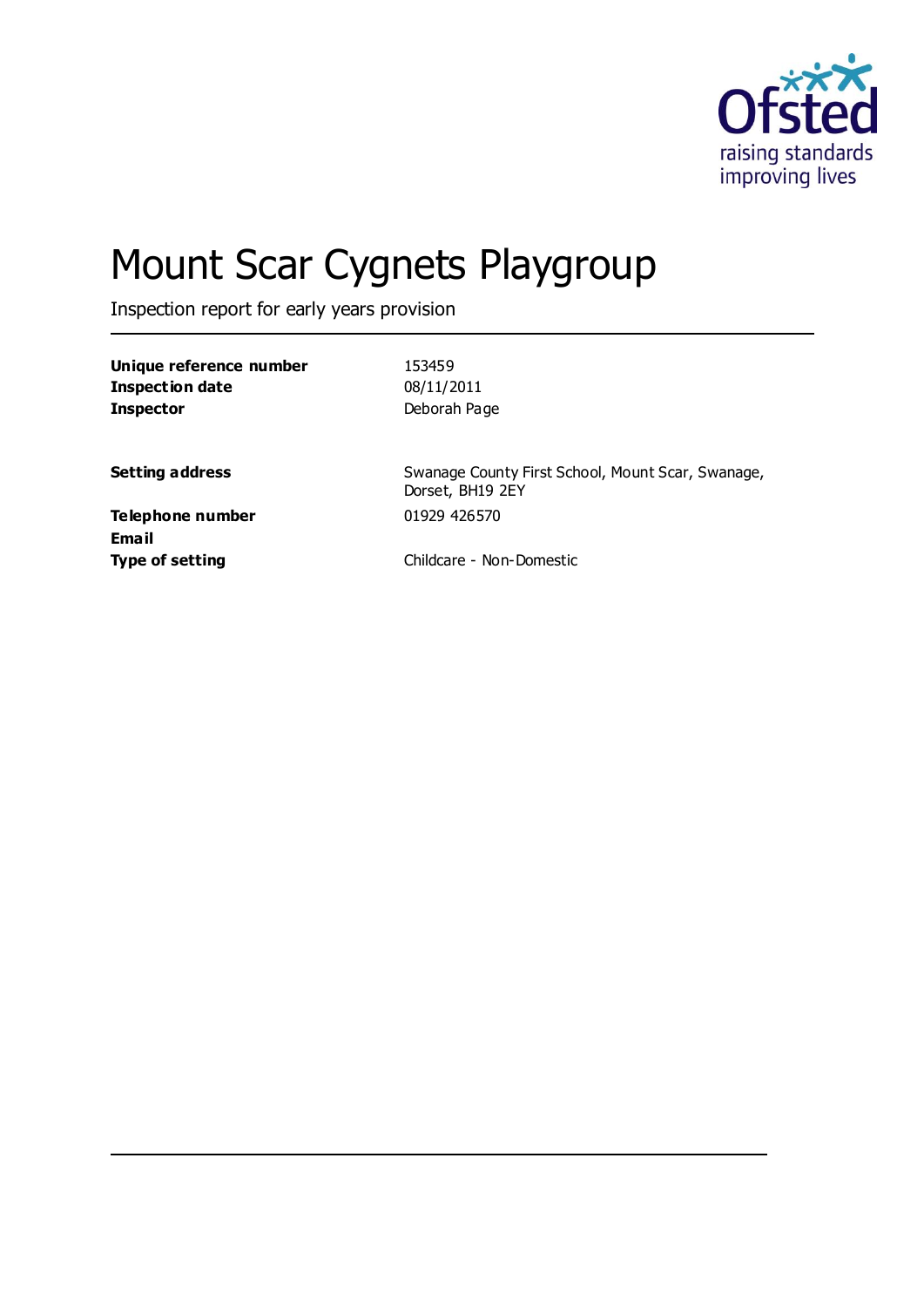The Office for Standards in Education, Children's Services and Skills (Ofsted) regulates and inspects to achieve excellence in the care of children and young people, and in education and skills for learners of all ages. It regulates and inspects childcare and children's social care, and inspects the Children and Family Court Advisory Support Service (Cafcass), schools, colleges, initial teacher training, work-based learning and skills training, adult and community learning, and education and training in prisons and other secure establishments. It assesses council children's services, and inspects services for looked after children, safeguarding and child protection.

If you would like a copy of this document in a different format, such as large print or Braille, please telephone 0300 123 1231, or email enquiries@ofsted.gov.uk.

You may copy all or parts of this document for non-commercial educational purposes, as long as you give details of the source and date of publication and do not alter the information in any way.

T: 0300 123 1231 Textphone: 0161 618 8524 E: enquiries@ofsted.gov.uk W: [www.ofsted.gov.uk](http://www.ofsted.gov.uk/)

© Crown copyright 2011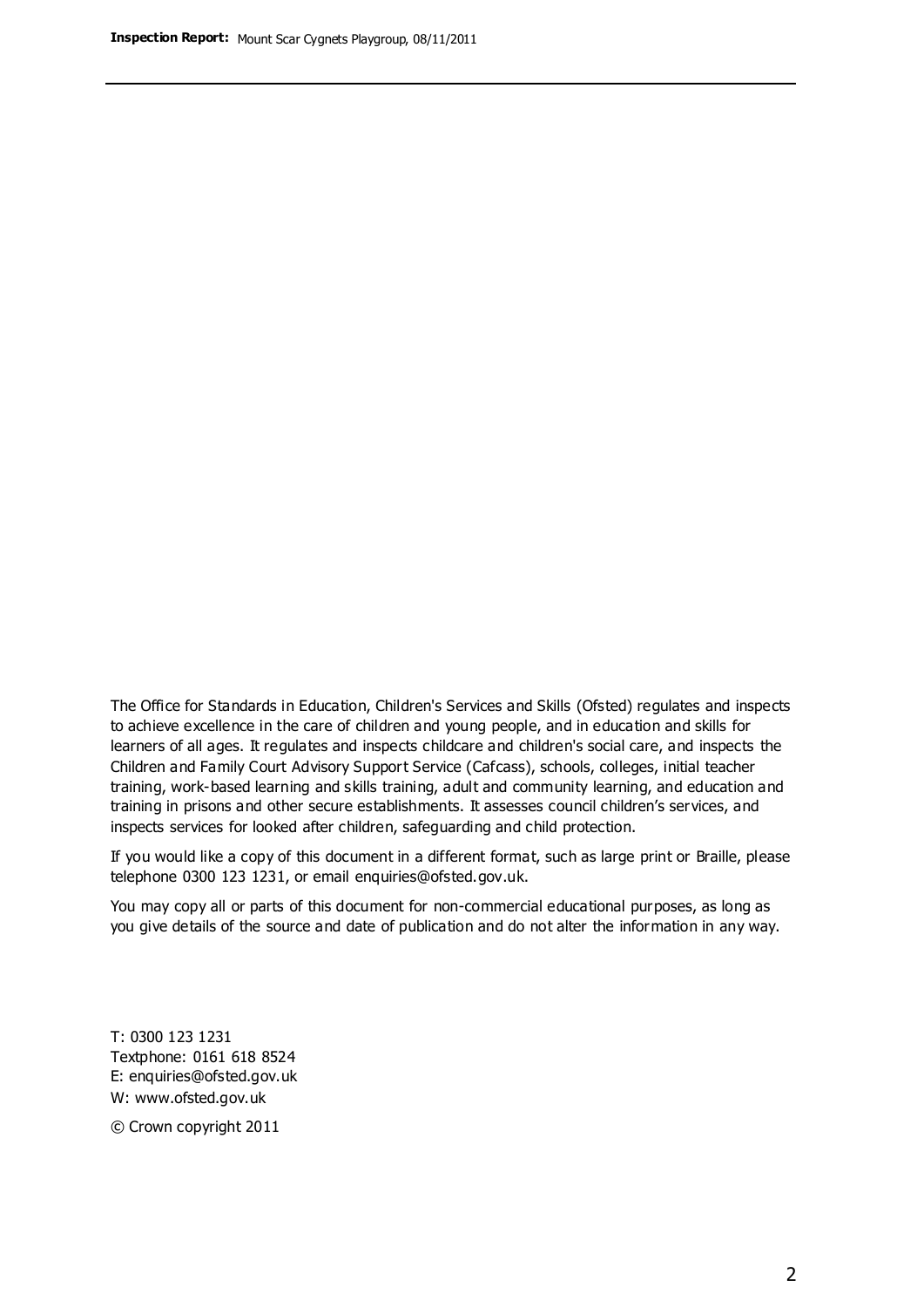### **Introduction**

This inspection was carried out by Ofsted under Sections 49 and 50 of the Childcare Act 2006 on the quality and standards of the registered early years provision. 'Early years provision' refers to provision regulated by Ofsted for children from birth to 31 August following their fifth birthday (the early years age group). The registered person must ensure that this provision complies with the statutory framework for children's learning, development and welfare, known as the *Early* Years Foundation Stage.

The provider must provide a copy of this report to all parents with children at the setting where reasonably practicable. The provider must provide a copy of the report to any other person who asks for one, but may charge a fee for this service (The Childcare (Inspection) Regulations 2008 regulations 9 and 10).

The setting also makes provision for children older than the early years age group which is registered on the voluntary and/or compulsory part(s) of the Childcare Register. This report does not include an evaluation of that provision, but a comment about compliance with the requirements of the Childcare Register is included in Annex B.

Please see our website for more information about each childcare provider. We publish inspection reports, conditions of registration and details of complaints we receive where we or the provider take action to meet the requirements of registration.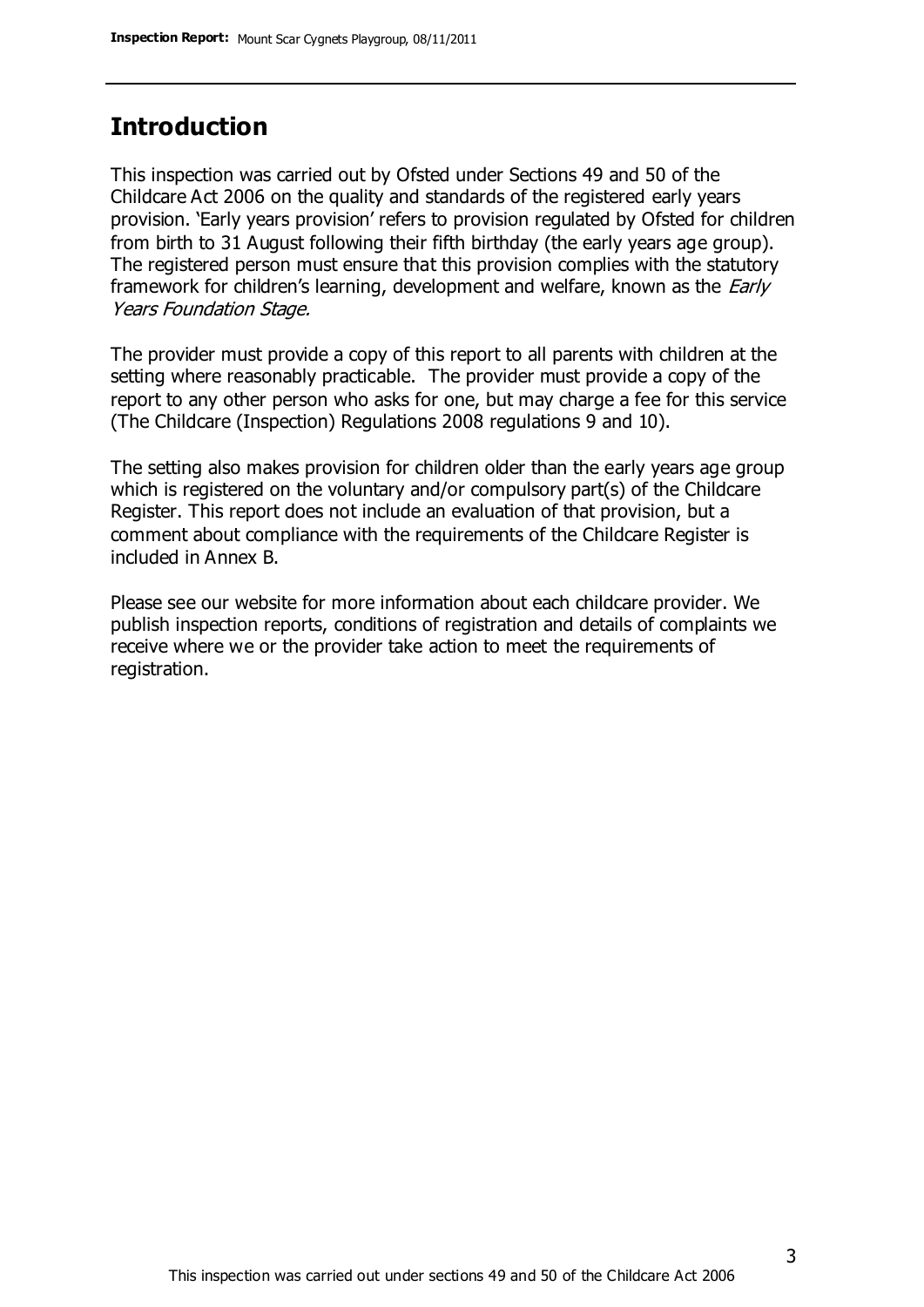### **Description of the setting**

Mount Scar Cygnets Playgroup opened at its current premises in 1980. It operates from a portacabin in the grounds of Swanage County First School, near the centre of Swanage, Dorset. Children have use of two play rooms and the school outdoor play area. The playgroup is run by a committee which primarily comprises of parents. It is registered on both the Early Years Register and the compulsory and voluntary parts of the Childcare Register. The playgroup provides care for a maximum of 26 children at any one time. There are currently 36 children on roll in the early years age group. The playgroup provides free early education for three and four-year-olds. Children attend a variety of sessions. The playgroup is open each weekday from 9am to 3pm during term time only.

A team of seven members of staff work directly with the children; all hold relevant early years qualifications including one member of staff to degree level. The playgroup receives support from the local authority.

### **The overall effectiveness of the early years provision**

Overall the quality of the provision is good.

Children are welcomed into a child orientated, friendly and caring environment. Overall, children's needs are effectively met through generally well established partnerships with parents and other providers. They happily choose from a wide range of stimulating play opportunities enabling them to make good progress in their learning and development overall. Children's health and welfare is well supported. There are effective systems in place for ongoing evaluation of the provision enabling staff to focus on key areas for continuous improvement.

### **What steps need to be taken to improve provision further?**

To further improve the early years provision the registered person should:

- improve further children's individual learning by sharing relevant information with other early years settings that children attend and their parents
- develop further the use of individual children's interests in planning to ensure all areas of learning are encouraged.

### **The effectiveness of leadership and management of the early years provision**

Staff demonstrate a good knowledge and understanding of safeguarding children. They are confident in what to do if concerned about a child's welfare. There are secure recruitment and vetting procedures ensuring that all adults are suitable to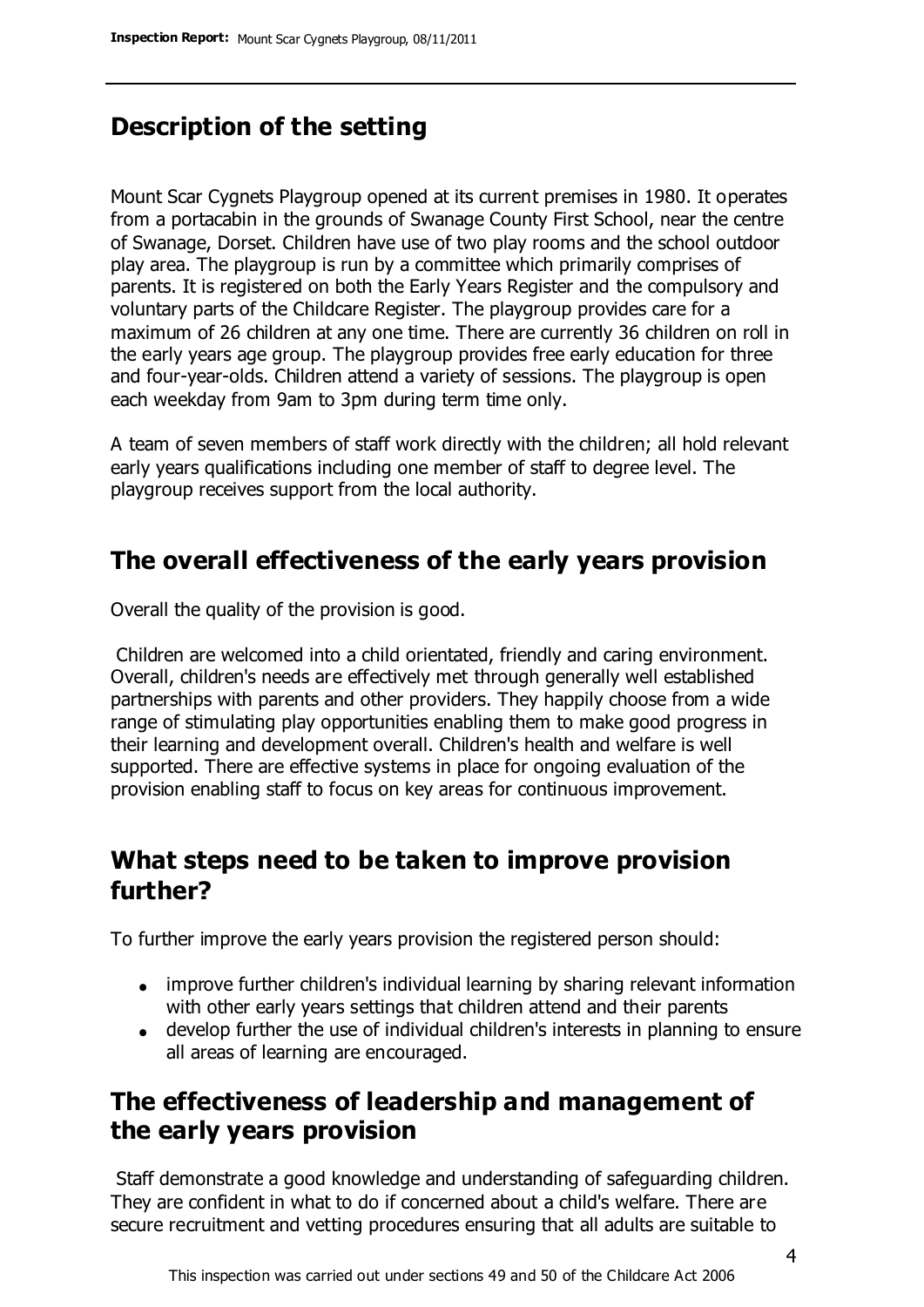work with children. Regular risk assessments and procedures are carried out and help staff to keep children safe and secure in the playgroup and outside, including the use of an intercom system. All visitors are asked to sign in and out enabling them to know who is present at all times.

The playgroup has a well qualified team who show an interest in ongoing development. The new manager and committee clearly value their staff and their individual skills. As a result staff are committed to improving outcomes for children. They have been working closely with the local authority developing a clear vision of how to provide the best quality care. Previous recommendations have been addressed and have improved safety in the playgroup. All staff are involved in the self-evaluation systems and the views of parents and carers are actively sought and their suggestions and comments are valued. Documentation meets children's health, safety and general well-being requirements.

The space and resources are used effectively enabling staff to meet the needs of children. This includes good adult to child ratios to promote appropriate support for children visiting the toilets in the main school building. Children have free flow between indoors and outdoors where they are freely able to access activities.

Children's understanding of diversity is well supported with resources and posters reflecting different cultures. Children are learning about positive role models through stories and talking about different roles in the community such as fire fighters. Children participate in an activity looking at the differences in a group of dinosaurs. Children are then encouraged to talk about the differences between themselves by staff describing individual children; this promotes children's understanding of respecting and valuing difference.

Staff develop a good partnership with parents who say their children are progressing well in their learning and development. Staff exchange information informally with parents as well as arranging meetings to discuss their child's progress. Staff have introduced the use of home link books to exchange information about activities with parents. Parents receive regular information about planned topics and themes and are welcome to share their skills with all the children. However, staff have not explored how parent's can be fully involved in supporting their child's learning and development. Staff have a good relationship with the school to ensure a smooth transition for children. However, links with other settings have not yet been fully explored to enable a cohesive approach to children's learning.

### **The quality and standards of the early years provision and outcomes for children**

All children are warmly welcomed into the setting. Less confident children soon settle as staff show affection as they care for them. As children arrive they immediately become involved in activities of their choice. Staff engage with children with genuine interest and enthusiasm.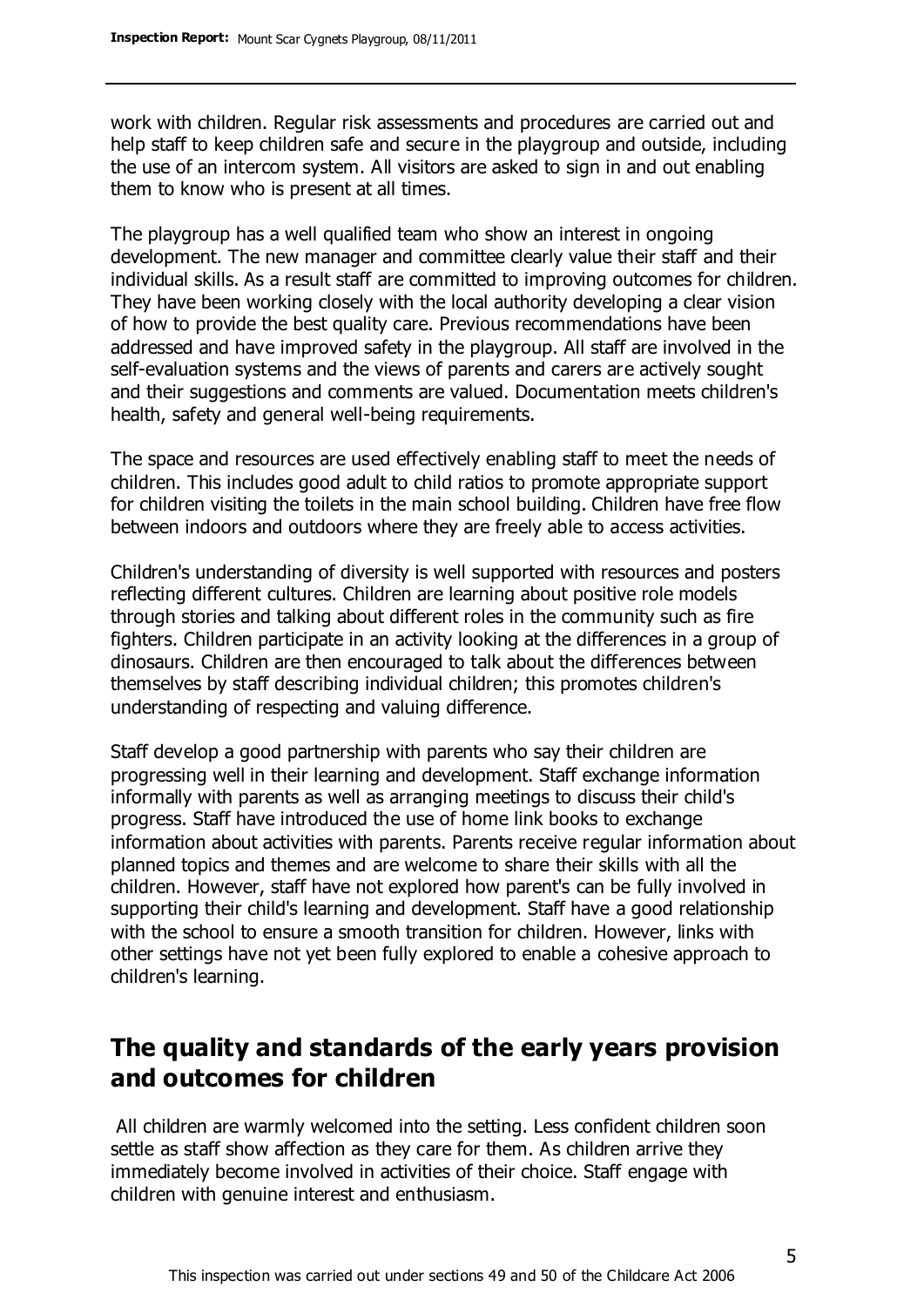Children are able to freely access a variety of activities and independently choose resources from low-level furniture. Children enjoy larger group activities such as stories about their favourite character. Some children enjoy sitting in the cosy book area decorated with cushions and a canopy to talk about the story with staff. They recognise familiar words and sound out the letters. Children are praised by staff which supports their self esteem and they are then keen to show staff their counting skills. Children are confident when counting and recognise the numbers displayed on the wall. Some children select their own activity from the accessible resources and construct with building blocks. They join others in counting and recognising the colours of cubes as they build towers. Staff talk to children about the biggest and smallest and they enjoy making the towers the same size. Some children are engrossed in playing with the train track linking the pieces together. They work well solving problems including when they run out of track. Children enjoy creating their own patterns with cooked, coloured spaghetti and some children thoroughly enjoy exploring the texture and become engrossed. Children concentrate well drawing a house and staff talk to them about different types of houses, they remind them of a recent local walk looking at different homes. Other outings include trips to the steam railway. Children are confident in using the mouse on the computer as they match the correct shapes. These activities support children's knowledge and understanding of the world and their skills for the future well. A small group of children enjoy investigating the sounds of instruments and sing along to a nursery rhyme as they play. There are various opportunities for children to get exercise and fresh air including using outdoor physical equipment, creating different movements with ribbons and jumping in muddy puddles. One child comments that before they go outside they must wear their hat to stop the rain making their head wet.

Staff are pro-active and are making continuous improvement in systems to support children's learning and development. Staff demonstrate a secure understanding of the Early Years Foundation Stage. They complete observations and assessments and use these to plan the next steps in children's learning. On going reviews of these systems enable staff to ensure children are making maximum progress. Children's interests are used to plan topics and themes however, less consideration has been given to how they can be used to support individual children in their learning, for example those who do not enjoy messy play.

Children follow good hygiene practices including washing their hands before eating and after using the toilet. Children enjoy helping themselves at snack time to a choice of fresh fruit and bread sticks. They are reminded about healthy foods during activities when they talk about vegetables. Children benefit from the nutritious packed lunches that parents provide with encouragement from staff. Children learn about safety issues as they use tools safely at snack time and have opportunities to risk assess the environment with staff. All children behave well and are considerate towards one another during activities such as finding their friend a train to place on the track. They happily share and take turns at activities such as the computer.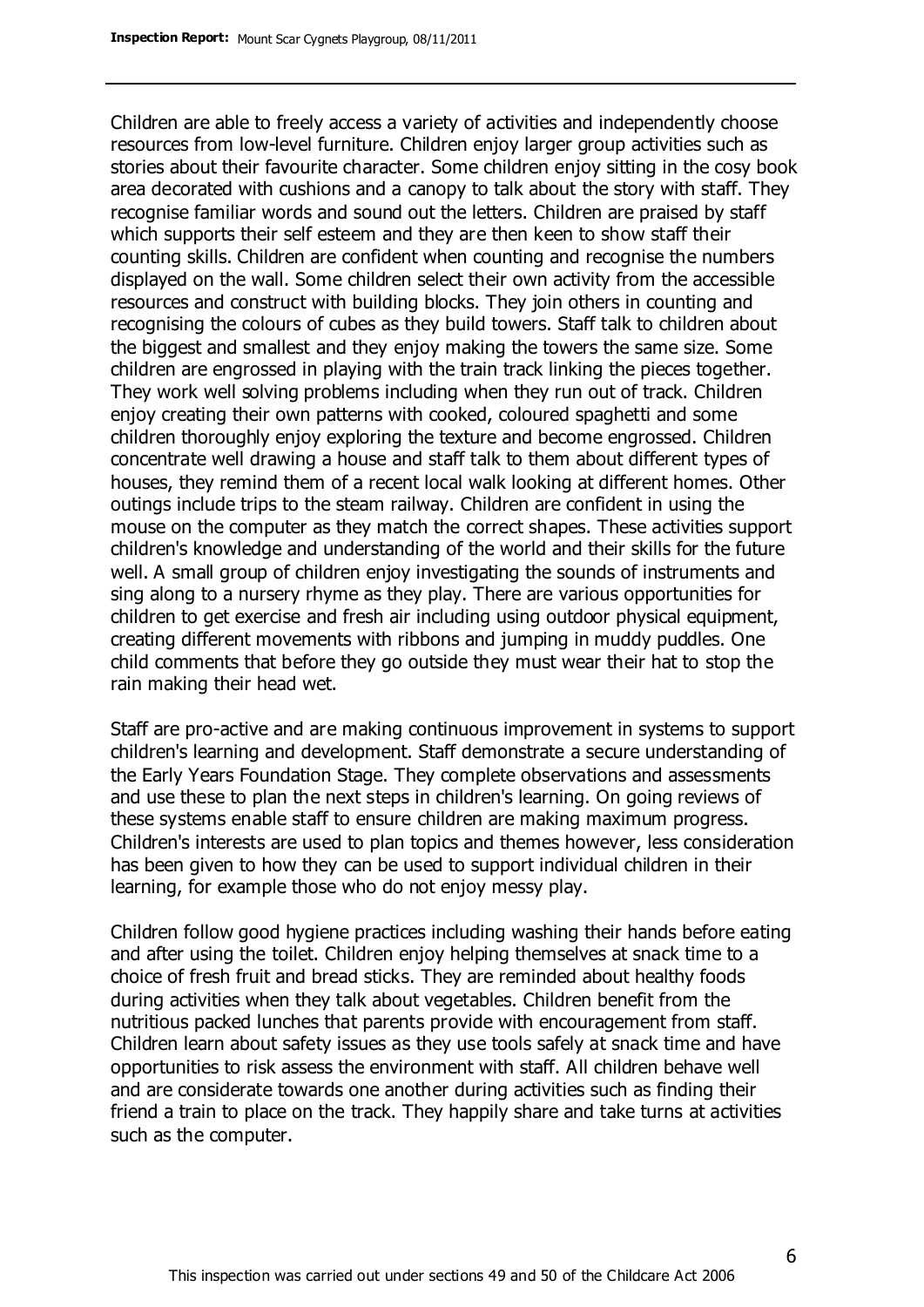### **Annex A: record of inspection judgements**

#### **The key inspection judgements and what they mean**

Grade 1 is Outstanding: this aspect of the provision is of exceptionally high quality Grade 2 is Good: this aspect of the provision is strong Grade 3 is Satisfactory: this aspect of the provision is sound Grade 4 is Inadequate: this aspect of the provision is not good enough

### **The overall effectiveness of the early years provision**

| How well does the setting meet the needs of the<br>children in the Early Years Foundation Stage? |  |
|--------------------------------------------------------------------------------------------------|--|
| The capacity of the provision to maintain continuous                                             |  |
| improvement                                                                                      |  |

### **The effectiveness of leadership and management of the early years provision**

| The effectiveness of leadership and management of the             |  |
|-------------------------------------------------------------------|--|
| <b>Early Years Foundation Stage</b>                               |  |
| The effectiveness of leadership and management in embedding       |  |
| ambition and driving improvement                                  |  |
| The effectiveness with which the setting deploys resources        |  |
| The effectiveness with which the setting promotes equality and    |  |
| diversity                                                         |  |
| The effectiveness of safeguarding                                 |  |
| The effectiveness of the setting's self-evaluation, including the |  |
| steps taken to promote improvement                                |  |
| The effectiveness of partnerships                                 |  |
| The effectiveness of the setting's engagement with parents and    |  |
| carers                                                            |  |

### **The quality of the provision in the Early Years Foundation Stage**

The quality of the provision in the Early Years Foundation Stage  $\vert$  2

### **Outcomes for children in the Early Years Foundation Stage**

| <b>Outcomes for children in the Early Years Foundation</b>    |  |
|---------------------------------------------------------------|--|
| <b>Stage</b>                                                  |  |
| The extent to which children achieve and enjoy their learning |  |
| The extent to which children feel safe                        |  |
| The extent to which children adopt healthy lifestyles         |  |
| The extent to which children make a positive contribution     |  |
| The extent to which children develop skills for the future    |  |

Any complaints about the inspection or report should be made following the procedures set out in the guidance available from Ofsted's website: www.ofsted.gov.uk